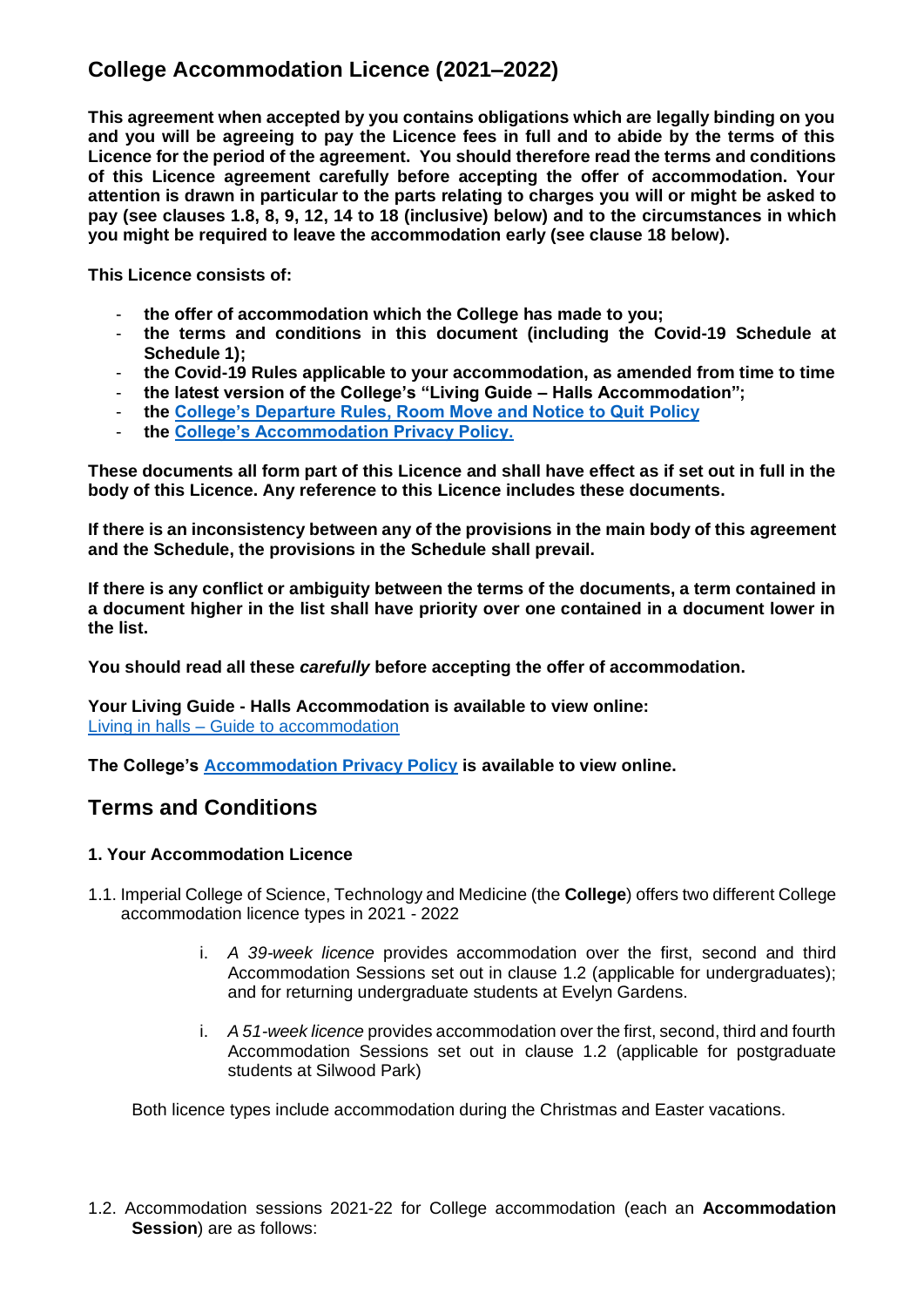Session 1: 2 October 2021 – 7 January 2022 inclusive (14 weeks)

Session 2: 8 January 2022 – 22 April 2022 inclusive (15 Weeks)

Session 3: 23 April 2022 – 1 July 2022 inclusive (10 Weeks)

Session 4: 2 July 2022 – 23 September 2022 inclusive (12 Weeks)

(the Accommodation Sessions covered by your Licence together form your **Accommodation Period**).

- 1.3. Please note that this Licence is for a place in College accommodation and not for a specific accommodation or hall/residence. The College reserves the right to vary accommodation allocations as reasonably necessary for the purposes of good management of its accommodation. Where you are required to move, the College will take all reasonable steps to ensure that you are allocated alternative accommodation of a similar standard within the same hall/residence. However, in exceptional circumstances, you may be required to move to accommodation of a different standard and/or in a different hall/residence.
- 1.4 A contract (**Licence**) is formed between you and the College on the terms and conditions of this agreement when you accept the offer of accommodation made by the College and shall continue, unless terminated earlier under clauses 17 or 18, at the end of the Accommodation Period.
- 1.5 For the avoidance of doubt, unless you are a carer, you may only enter into this Licence and reside in the accommodation if you are registered as a full-time student at the College during the whole Accommodation Period. If for any reason you are not registered as a full-time student at the College or a carer, for any part of this Accommodation Period, the College reserves the right to ask you to vacate the accommodation without question.
- 1.6 The total fee payable by you for your stay in the accommodation during the whole Accommodation Period will be advised in the offer of accommodation (**Licence Fee**). Upon acceptance of your offer of accommodation, you will be sent an invoice for the fees relating to your first Accommodation Session.
- 1.7 If you wish to cancel your Licence prior to the start of the Accommodation Period you must inform the Accommodation Office of this in writing. The contact details of the Accommodation Office can be found at:

[http://www.imperial.ac.uk/studenthub/contact-us/](http://www.imperial.ac.uk/studenthub/contact-us)

1.8 If you inform the Accommodation Office in writing, that you wish to cancel the Licence prior to the start of Accommodation Period, the following charges will apply:

| <b>Cancellation Notice Received by the College</b>                                                                                     | <b>Charge</b>                         |
|----------------------------------------------------------------------------------------------------------------------------------------|---------------------------------------|
| Less than 7 calendar days after accepting an offer but at least<br>14 calendar days prior to the start of the Accommodation<br>Period. |                                       |
|                                                                                                                                        | No Charge                             |
| 7 days or more after accepting an offer but at least 14<br>calendar days prior to the start of Accommodation Period.                   | Licence Fee pro-<br>rated for 2 weeks |
| Less than 14 calendar days but at least one calendar day<br>prior to the start of Accommodation Period                                 | Licence Fee pro-<br>rated for 4 weeks |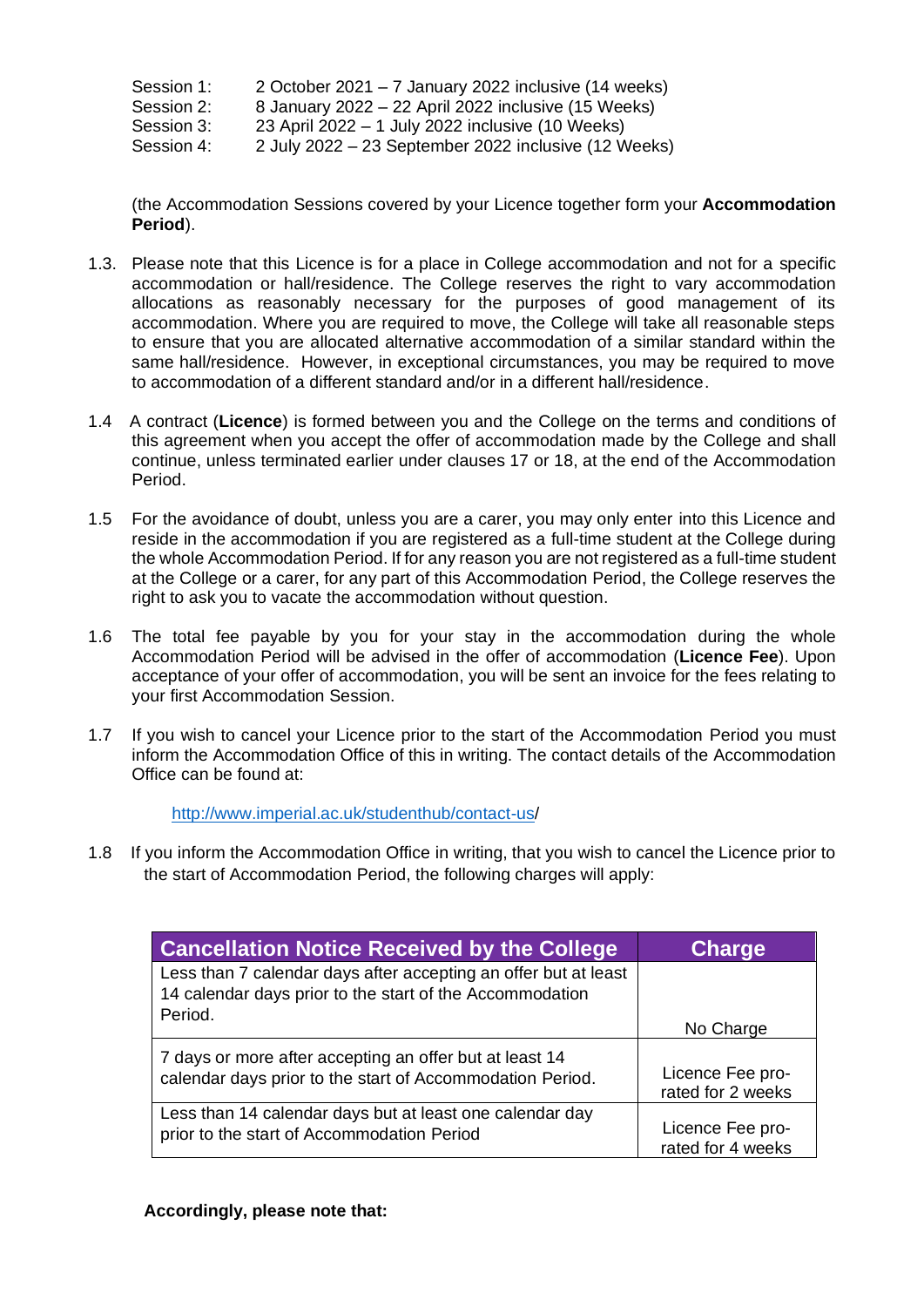- you will not incur a charge if you inform the Accommodation Office in writing of a cancellation **less than 7 calendar days** after accepting an accommodation offer and on condition that there are at least 14 calendar days prior to the start of Accommodation Period and
- if you fail to cancel your booking before (or indeed accept an offer of accommodation after) 9.00am the day before the start of Accommodation Period, **you will be liable to pay for the full Licence Fee** and you will only be able to terminate the Licence by following the procedure set out in clause 17 (Early termination of the Licence by you).
- 1.9 In all College accommodation, the following charges are included in the Licence Fee:
	- a. Gas and electricity charges (subject to reasonable usage please see clause 1.10 below for further details about heating);
	- b. Connection to the relevant broadband network for access to the internet (subject to reasonable usage);
	- c. Connection to any telephone service, which may be provided in your accommodation (at the College's discretion). Please note that you will be liable for all call charges made using any such service.
- 1.10 In halls/residences where students are able to control the heating in their accommodation, the inclusion of gas and electricity in the Licence Fee is subject to reasonable usage by the student who is encouraged to act in an environmentally responsible way. In other halls/residences, where the heating is controlled centrally and students are not able to alter the heating in their accommodation on an individual basis, the College will use its reasonable endeavours to ensure that a reasonable internal temperature is maintained at all times in the accommodation.

#### **2. Inventory**

- 2.1 At the start of the Accommodation Period an inventory will be made by the College (or its nominees) of the fittings, furniture and other contents within the accommodation. The inventory should be checked and signed by you on arrival and returned to the hall/residence staff within seven days from the date you received it to enable the College to note any discrepancies. You should retain a copy of the inventory for your records.
- 2.2 You are not allowed to remove any of the furniture or fittings provided in the accommodation.

#### **3. Cleaning**

- 3.1 You are responsible for keeping your accommodation in a clean and tidy state.
- 3.2 Notwithstanding clause 3.1, the College will make such arrangements from time to time as it (in its discretion) deems reasonable to clean the accommodation (except for couple/family accommodation which will not receive a cleaning service) and you should refer to any notices or rotas displayed in your hall/residence for the provision, frequency and timing of any cleaning arrangements as well as for any cleaning procedures, guidelines and responsibilities.
- 3.3 Please note that, to the extent that any cleaning services are provided in your hall/residence, such cleaning services will be reduced during College closure periods (Christmas and Easter) and on public holidays.

#### **4. Health**

4.1 You are encouraged to register with a local NHS doctor. For more information please read: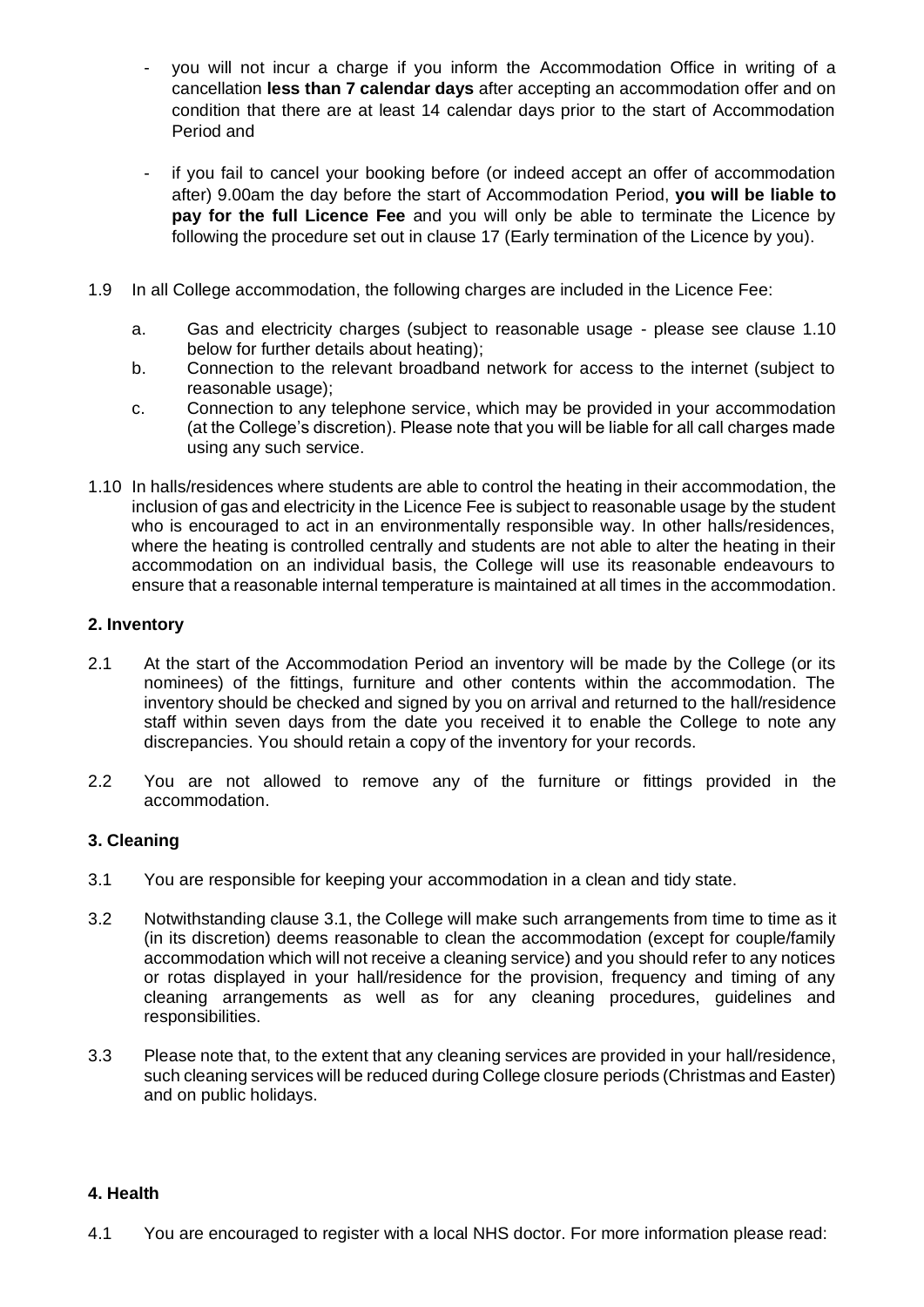and/or speak to the Residential Support/Services team.

4.2 Without prejudice to the generality of clause 1.3 above, in the event that the College believes that you have contracted an infectious disease, which it believes poses a health risk to other residents, the College may require you to move to alternative accommodation until it is satisfied that the risk has subsided.

#### **5. Use of accommodation**

- 5.1 The maximum occupancy of your accommodation is determined at the time of booking and you shall not exceed this number. The accommodation may only be used for your personal living accommodation and not for business or any other use.
- 5.2 No pets or other animals other than assistance dogs may be kept in or around the accommodation.
- 5.3 You agree not to use the accommodation provided for any immoral or illegal purpose. If you are found, to be acting in such a manner, your actions will be seen as a serious disciplinary offence.
- 5.4 You agree not to sublicense (without our agreement) or share the accommodation, or to allow any guests to stay in the room in your absence under any circumstances (this does not prevent you sharing couple/family/shared accommodation with an individual approved by the Accommodation Office).

Please note that any breach of the requirements set out in this clause 5 will be treated as a serious disciplinary offence, which may lead to a referral to the Residence Tribunal or College Discipline Committee and as a material breach, which may result in the termination of this Licence.

- 5.5 If you are a student in a shared (twin) room and the student you are sharing with moves from the accommodation we will (at the College's discretion) either:
	- a. Provide the remaining bed space to another student (subject to reference checks); or
	- b. Vary your accommodation allocation in accordance with clause 1.3; or
	- c. If so requested by you, allow you to remain in the accommodation on a single occupancy basis (subject to you agreeing to pay an increased Licence Fee to reflect such single occupancy basis as determined by the College).

#### **6. Hall/Residences rules**

6.1 Enforcing discipline within halls/residences is primarily the responsibility of the Residential Support/Services team. This will include enforcing this Licence in addition to other rules which may apply to your own particular hall/residence and which will be provided to you when you have been allocated to a hall/residence or notified to you from time to time. The Residential Support/Services team may escalate such matters as appropriate. If you wish to complain about any decision of the Residential Support/Services team please follow the procedures set out in *Ordinance E3 Procedure for Dealing with Complaints by Students*

[http://www.imperial.ac.uk/admin-services/secretariat/college](http://www.imperial.ac.uk/admin-services/secretariat/college-governance/charters/ordinances/students/)[governance/charters/ordinances/students/](http://www.imperial.ac.uk/admin-services/secretariat/college-governance/charters/ordinances/students/)

6.2 We remind you that you are subject to the College's disciplinary codes and that hall wardens and other College personnel have disciplinary powers under *Ordinance E2 Code of Student Discipline*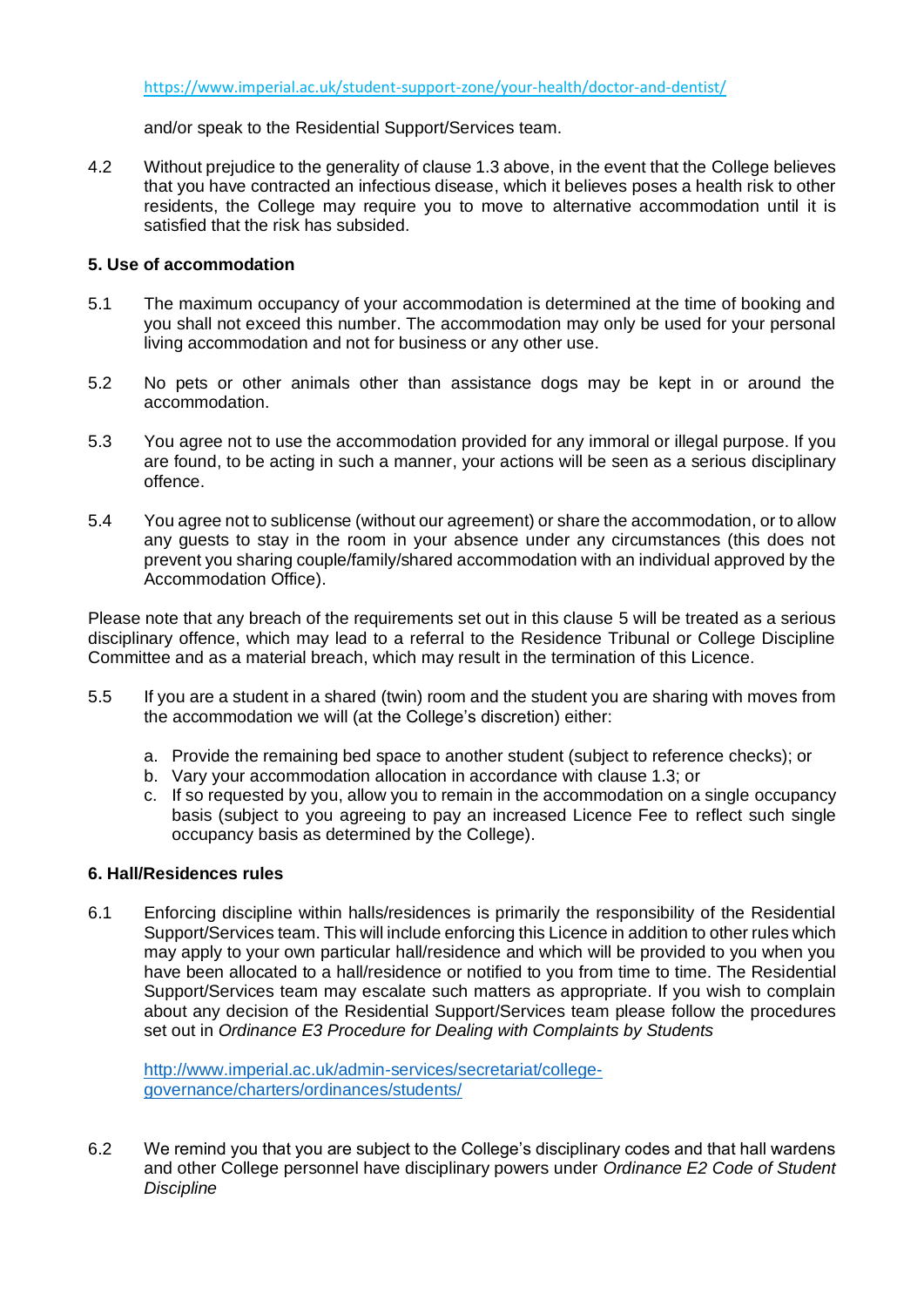You have the right to appeal against a decision in relation to disciplinary offences as set out in *Ordinance E2 Code of Student Discipline*.

- 6.3 The following rules apply to all College accommodation:
	- a. You must observe all fire safety and evacuation procedures in operation within your hall/residence.
	- b. Do not compromise the safety of yourself or others. This includes but is not limited to the following:
		- i. never prop open fire doors, especially kitchen doors;
		- ii. never tamper with fire safety equipment (which is a criminal offence);
		- iii. never throw or let objects fall from the building or enter prohibited areas of the building;
		- iv. always ensure that the floor in your accommodation is kept free from any obstruction, clutter or hazard: this is for the benefit of you, your guests and others who may enter your accommodation from time to time; and
		- v. if you identify any item within your hall/residence which you think is unsafe or may be a hazard, you must contact the hall/residence staff immediately (communal areas are the responsibility of all residents).
	- c. Do not make excessive noise (e.g. playing musical instruments, music systems or amplified instruments loudly, shouting etc.) at any time. Between 23.00 and 07.00 hours, no noise whatsoever should be audible outside your room. Such noise is very disruptive for neighbours both within and outside halls/residences and is regarded as a serious disciplinary matter and as a material breach of this Licence.
	- d. Respect the rights and needs of your fellow residents and the neighbours.
	- e. Do not use drawing pins or blu-tack or any other item, which will mark the walls anywhere within the College accommodation. Use the notice boards in your room, where provided. You will be charged for any cost incurred in remedying any damage caused to the painted walls in your room.
	- f. Do not allow uninvited strangers to enter the hall/residence, do not allow tailgating and do not leave any external doors open.
	- g. All College accommodation is designated as no smoking. Smoking is only permitted in designated external areas.
	- h. Illegal acts in halls/residences, e.g. use and/or possession of prohibited drugs, will lead to a referral to a Residence Tribunal and to the police.
	- i. Firearms and weapons (including swords, air guns and air pistols) are strictly forbidden in the halls.
	- j. Bicycles and motorcycles may not be stored anywhere within your accommodation or anywhere within the hall/residence, other than in designated bicycle storage areas. (Note we cannot quarantee that bicycle storage areas will be provided or that there will be sufficient space in any bicycle storage area for your bicycle.) If you do bring a bicycle, we suggest that you lock it with an appropriate D-lock to reduce the risk of theft.
	- k. Cycling, rollerblading and ball games are not permitted in halls/residences or on any College footpaths or gardens.
	- l. You must ensure that you are aware of and comply with all regulations regarding the use of IT facilities in halls/residences.
	- m. The downloading or distribution of pornographic or copyright material is strictly prohibited and will result in disciplinary action. Other restrictions on the level and type of internet usage or otherwise may be imposed.
	- n. You must promptly give to the hall/residence reception a copy of any notice received concerning the accommodation or any neighbouring property.
	- o. You must comply with all rules and regulations made by or on behalf of the College or accommodation provider relating to your use of the accommodation and notified to you from time to time in writing including but not limited to the College's Covid-19 Rules applicable to your accommodation as amended from time to time.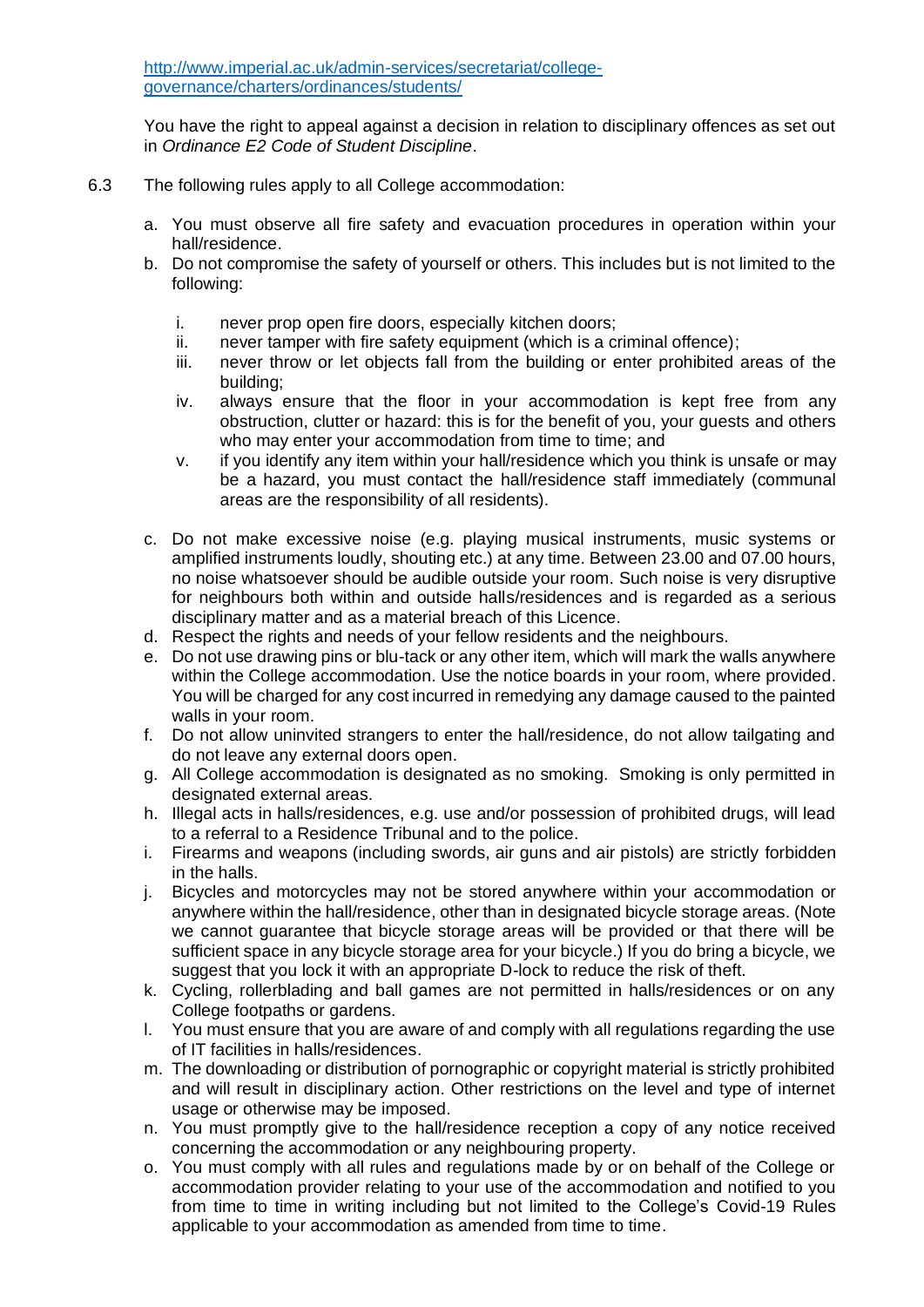### **7. Electricity**

- 7.1 Electrical appliances must be used carefully. The use of gas and liquid fuel heaters, candles, kettles, irons, rice cookers and cooking appliances is prohibited in accommodation bedrooms. Such items may be used in other parts of the hall/residence only where provided by the College for this purpose or where the Residential Support/Services team has provided specific approval. Please note that it is your responsibility to ensure that your appliances are not used by any other residents in the kitchens. Electric fires and heaters must not be used in the accommodation unless provided by the College for such use. Refrigerators are only allowed in accommodation bedrooms in special circumstances and when permission is given or when provided by the College in designated halls/residences for such use.
- 7.2 You agree:
	- a. Not to wire more than one appliance into one electrical plug.
	- b. Not to plug electrical appliances into light fittings.
	- c. Not to use multiple adaptors in a single socket (as there is a danger of overloading the circuit.)
	- d. Only to plug electric shavers into the transformer sockets where fitted.
	- e. Only to use purpose made leads with electric kettles where used in kitchens (which are short and designed to prevent scalding).
	- f. Not to use electrical extension leads.
	- g. Not to interfere with the electrical distribution boards in the hall/residence or attempt to replace blown fuses.
	- h. Not to put nails into any of the walls.
	- i. Never to remove light bulbs from their fittings (report any faults to the hall/residence staff).
	- j. Not to make any alteration to the IT, mains or telephone wiring in the accommodation or, without the College's prior consent, to install any radio or television aerial or other wiring or make any attachment to the accommodation in connection therewith.
- 7.3 The College annually tests all its own portable equipment. Students' personal equipment is **NOT** routinely tested. You are therefore responsible for checking it to ensure that it is safe to use in your hall/residence. You might be required to provide the hall/residences staff with full details of any equipment including manufacturer, type of equipment, loading and whether it complies with relevant standards.
- 7.4 The College reserves the right to refuse permission for you to use particular electrical items. This includes e-cigarettes and the use of Schuko plugs is strictly prohibited. A full list of prohibited items can be found in your "Living Guide".
- 7.5 The College reserves the right to remove, destroy or disable any equipment which it deems unsafe. Where practicable this will be discussed with you before any action is taken.

#### **8. Defects and Damage**

- 8.1 If you become aware of any defects in or damage to College halls/residence (whether or not caused by you and whether or not in your accommodation), you must report this immediately to the hall/residence reception (or as otherwise directed).
- 8.2 You accept full financial liability for any loss or damage you or your guests may cause to property within the hall/residence or to the College accommodation including any cleaning costs.
- 8.3 You authorise the College to charge you any costs it incurs to carry out any repairs or replacement in respect of loss of damage referred to under clause 8.2. The College reserves the right to apply these charges against the card used to pay for your stay at the accommodation. The College will send you a breakdown of these charges within 14 days of your departure.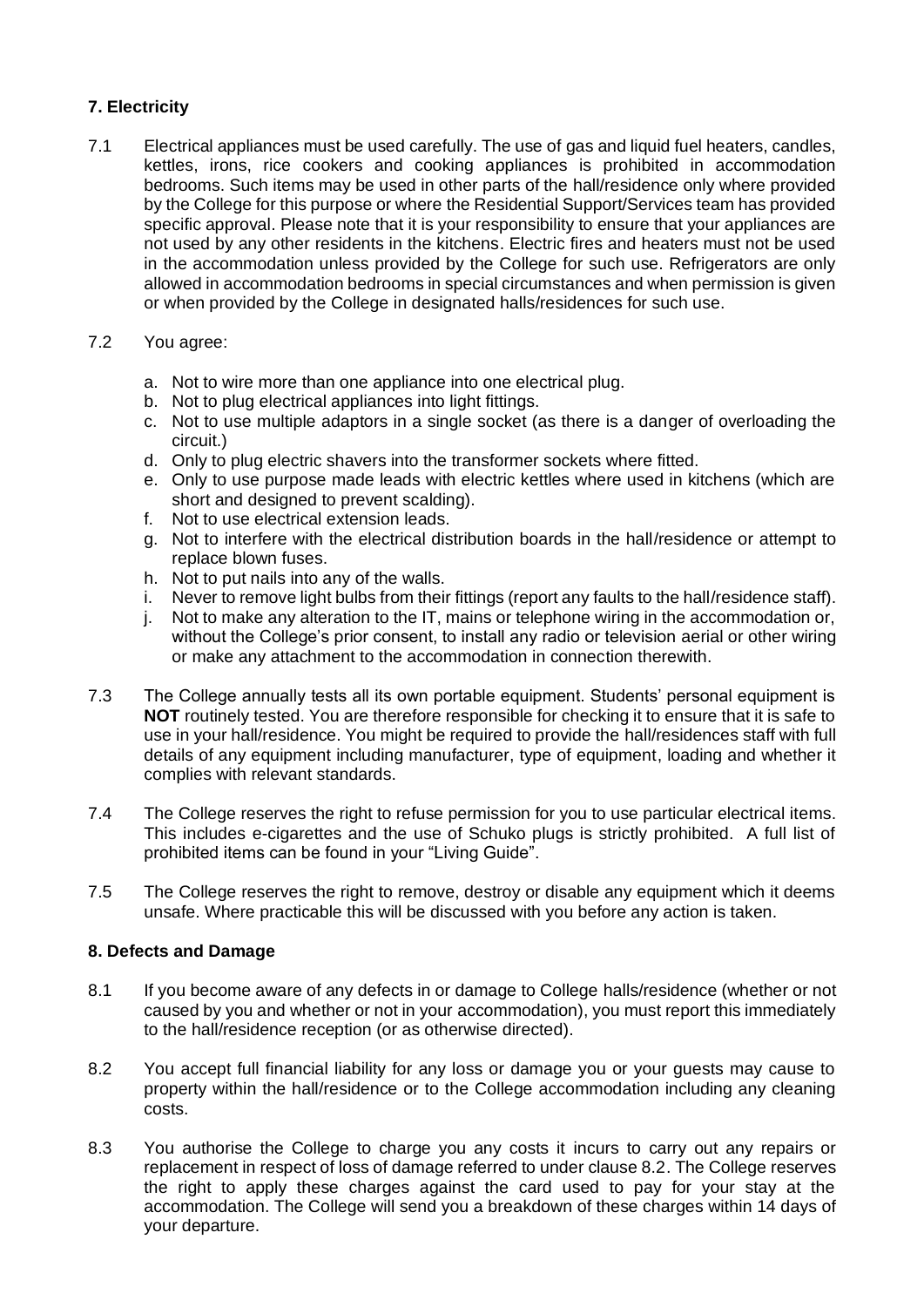#### **9. Keys and access**

- 9.1 You must not duplicate any keys issued to you or use the keys otherwise than in accordance with the purpose for which they were issued.
- 9.2 If you lose your keys, you will be charged for the cost of a replacement.
- 9.3 You must not leave your accommodation without your key. If you lock yourself out of your accommodation, the College (or its nominees) will take steps to arrange to provide you with access to your accommodation within a reasonable period. Other than in exceptional circumstances, you will be charged any costs reasonably incurred by the College as a result.
- 9.4 Keys must be returned to the hall/residence reception when vacating the accommodation in accordance with clause 16.1. If you fail to return keys by the allocated time, you will be charged the cost of obtaining replacement keys or if reasonably necessary, the cost of changing locks (including labour charges). In the event the non-return of the keys results in an incoming student being delayed, the College may charge for you for further costs incurred by the College as a result.
- 9.5 The College reserves the right to enter (or for its nominees to enter) your accommodation at reasonable times and subject to reasonable notice to make periodic checks, or for any other reasonable purpose. In exceptional circumstances, where urgent entry is deemed appropriate, the College reserves the right to enter (or for its nominees to enter) your accommodation at any time without notice.

#### **10. Non-residents and visitors**

- 10.1 Subject to clause 5.1 and any accommodation rules to the contrary, you may have day guests in the accommodation between 08.00 and 23.00 only. You accept responsibility for the actions and behaviour of your guests, including any damage they cause as if they are your actions or behaviour, or damage you caused.
- 10.2 Overnight guests are not permitted in halls/residences unless expressly permitted by the Residential Support/Services team or otherwise expressly permitted in your hall/residence rules.
- 10.3 The College reserves the right to refuse admission to any non-resident and/or to require any non-resident to leave the accommodation and/or hall/residence.

#### **11. Room Move**

- 11.1 The College has reserved the right to require you to change rooms within the hall/residence, or in exceptional circumstances, to move to an accommodation in a different hall/residence at any point during the Licence Period (see clause 1.3).
- 11.2 You are not entitled to swap accommodation with another student, but if the College permits you to move room this shall be conditional on you agreeing to comply with the College's Room Move Policy

#### **12. The Licence Fee**

- a. The Licence Fee is the relevant fee specified in your offer of accommodation and must be paid in full for the full Accommodation Period unless otherwise indicated in this Licence.
- b. You agree to pay the fees relating to each Accommodation Session in advance of each Accommodation Session upon receipt of an invoice or at least 24 hours prior to the start date of that Accommodation Session (whichever is earlier). Please note you will not be admitted to the accommodation if you fail to make payment in full prior to the start date of the relevant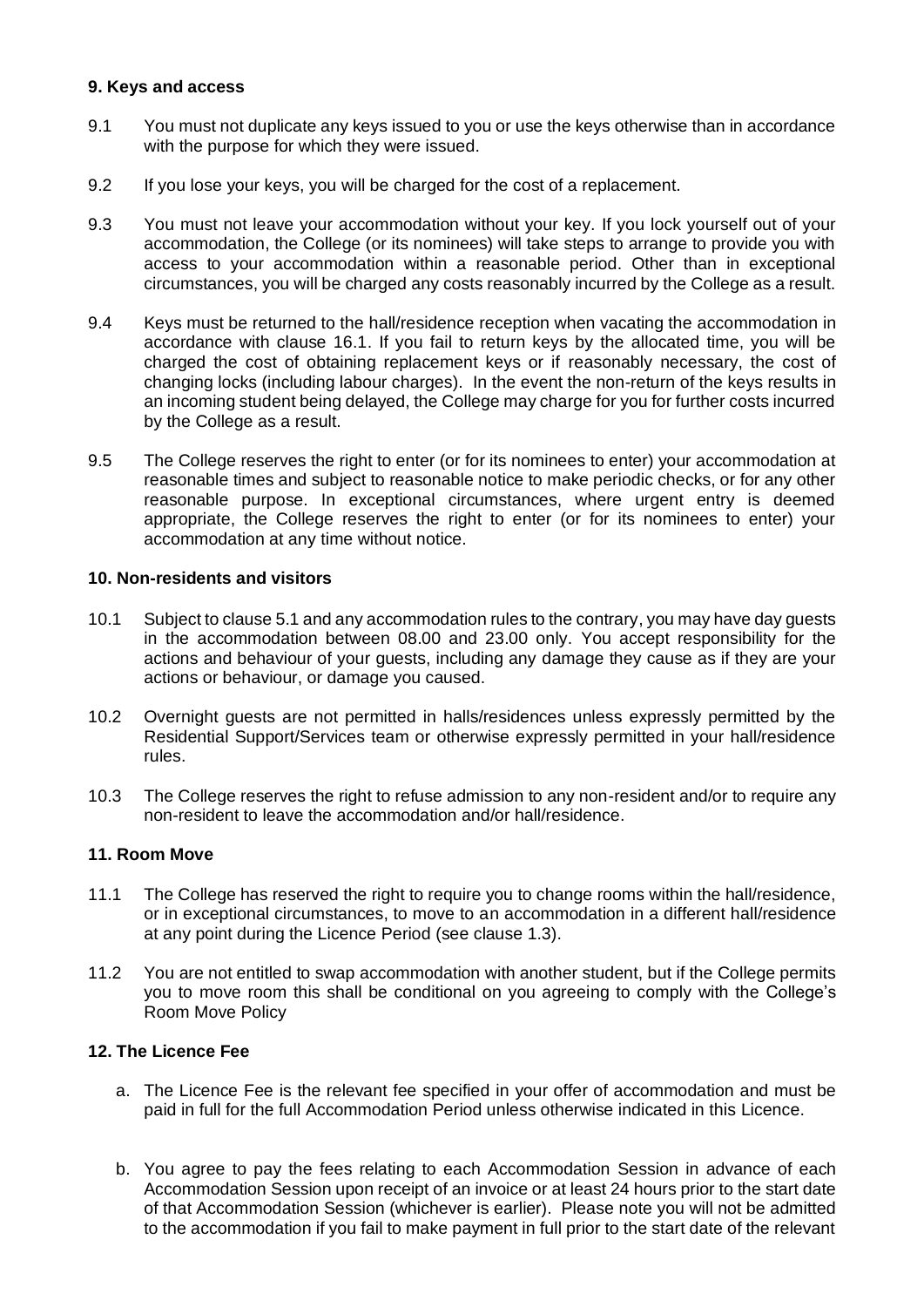Accommodation Session as directed. Failure to do so will be deemed to be a material breach of the Licence.

- c. Invoices are issued prior to the start of each Accommodation Session via email. The Accommodation Session 1 and Accommodation Session 2 invoices will include payments for the Christmas and Easter vacation periods respectively. An invoice will be raised in June to cover Accommodation Session 4 if you have a 51-week licence.
- d. Should you not pay your Licence Fee or other sums due under the terms of this Licence and without prejudice to clause 18 below, the College will take all necessary legal action to recover the debts and the cost of doing so may be passed on to you. This action may result in a County Court Judgment (CCJ) being registered against you for the full sum of the debt plus costs incurred as a result of this action.
- e. It is imperative that, should you anticipate having any problems with payment of all or part of the Licence Fee or any other sums due under this Licence, you should contact the Accommodation Office as soon as possible to discuss your options.
- f. If you are moving into College accommodation accompanied by a carer, you will be responsible for your Licence Fee as well as the licence fee for your carer's accommodation. If your carer's accommodation is being paid for by another person (e.g. a sponsor), you must provide proof of financial support in the form of a letter of sponsorship on headed paper. The letter should include the following information:
	- The carer's name along with your name (i.e. the student who they will be assisting)
	- The hall/residence for which they have been offered a place
	- The amount of fees which will be paid by the carer's sponsor
	- The Session that the fees will be covering
	- The address to which the relevant invoice(s) should be sent
	- Confirmation that the fees will be paid directly to the College
- 12.7 Where you are a carer, your Licence will terminate automatically on termination or expiry of the accommodation licence for the student under your care, or in the event you stop being the student's carer, whichever is earlier.

#### **13. Personal Data Usage Information**

13.1 The College collects, stores and uses your personal data in accordance with the College's<br>Privacy Notice for Students and Prospective Students available at Privacy Notice for Students and Prospective Students available at <http://www.imperial.ac.uk/students/terms-and-conditions/registration/>

and the College's Accommodation Privacy Policy set out at:

<http://www.imperial.ac.uk/study/campus-life/accommodation/privacy-policy/>

13.2 All data processing will be carried out in compliance with the applicable data protection laws.

### **14. Charges for late payment**

- 14.1 If you fail to pay the Licence Fee at the times and in the manner specified, the College is entitled:
	- a. to damages for breach of the Licence; and
	- b. where the payment is more than 14 days overdue, to levy interest by applying, in relation to each day after the due date for which the Licence Fee remains unpaid, an annual percentage rate of 3% above the Bank of England base rate to the amount of Licence Fee that remains unpaid at the end of that day.
- 14.2 The charges referred to in clause 14.1.a and other charges in this Licence (other than the Licence Fee) will be fixed at amounts which the College considers reflect the cost or loss to the College. If a student considers that, in his or her particular case, a charge made to them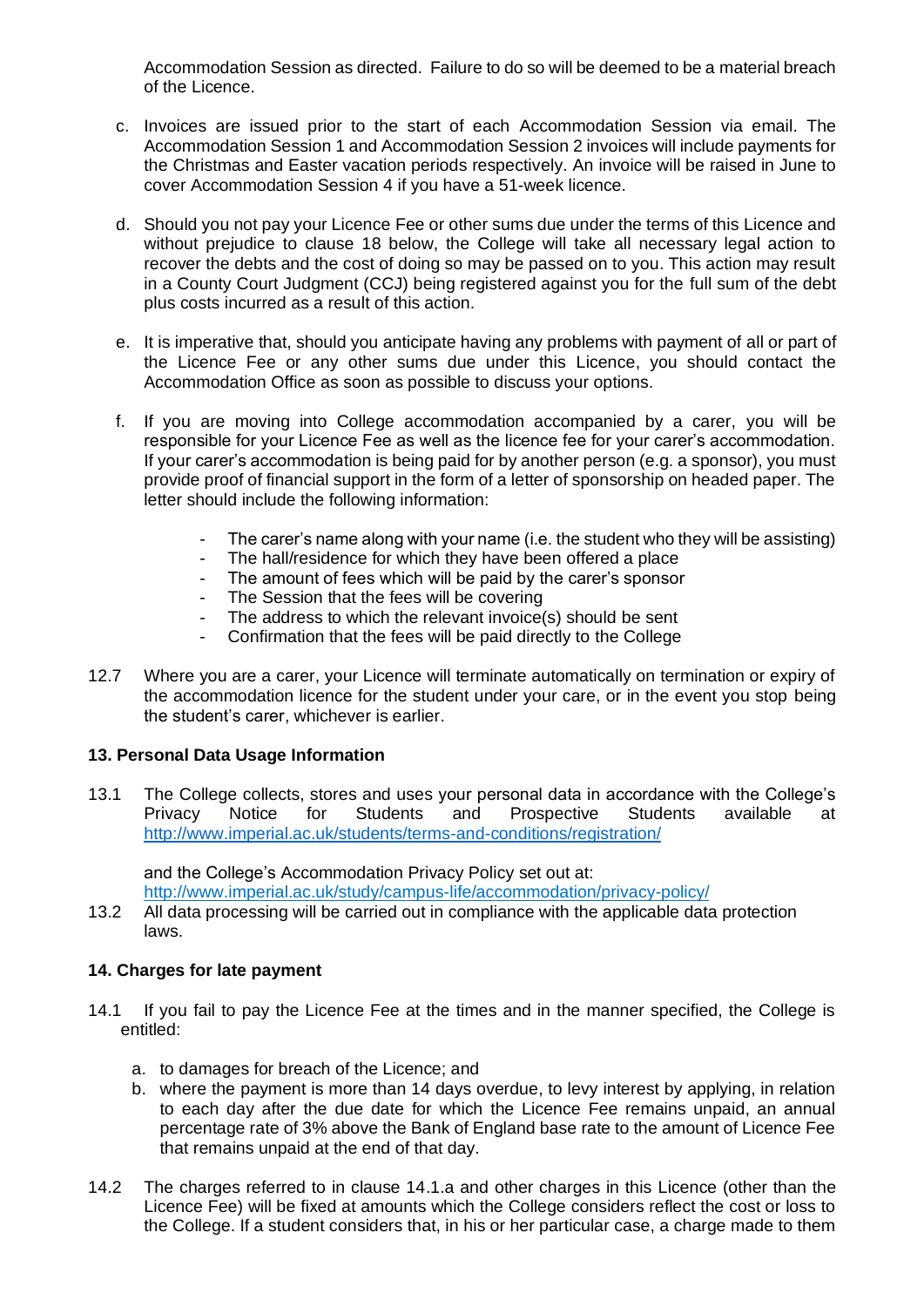does not reasonably reflect that cost or loss in that instance, the student may appeal that charge by referring it to the Head of Residential Services & Support Operations and, if still unresolved, to the Director of Campus Services.

### **15. Charges payable to public authorities**

You agree to pay directly to the relevant public authorities any additional charges for which you may be liable (e.g. TV Licence, Council Tax etc). In the event that the College becomes liable for any such charges as a result of your accommodation under this Licence, the College is entitled to recover these charges from you.

### **16. End of Accommodation Period and Licence**

- 16.1 You should comply with the College's Departure Rules and must make sure that the doors are locked and the windows in your accommodation are firmly closed when you leave. In the event that doors or windows are left open, you will be charged for repairing any damage caused. Professional cleaners will be engaged where cleaning does not meet the standards required by the College and you will be charged for the costs of engaging such professional cleaners.
- 16.2 Any provision of this Licence that expressly or by implication is intended to come into or continue in force on or after the end of the Licence shall remain in full force and effect.
- 16.3 You should remove all your belongings from your accommodation/halls by the end of the Accommodation Period. In the event you do not, the College may remove and at the College's discretion, either store or dispose of any remaining belongings, after giving you at least 14 days' written notice, addressed to you at the forwarding address provided by you or in the absence of any forwarding address, after the College has taken reasonable steps to trace and notify you. After this time the College may consider the items to be abandoned. You will be responsible for meeting all reasonable removal, storage and/or disposal charges.

#### **17. Early Termination of the Licence by you**

- 17.1 The College may, at its discretion, release you from the Licence where you are subject to exceptional circumstances. Exceptional circumstances can include serious illness, major personal problems, and limited academic reasons. Transferring to writing-up status will **NOT**  constitute exceptional circumstances.
- 17.2 You may also terminate this Licence prior to the start of the Accommodation Period under clauses 1.7 and 1.8. If you decide to terminate the Licence and you are not entitled to do so under any of the provisions set out in clauses 1.7 and 1.8 then the College will take reasonable steps to mitigate the loss caused by the termination, for example, by trying to relicense your accommodation. Any replacement student must be eligible for College accommodation and must be approved by the Accommodation Office. In considering whether to give its approval, the Accommodation Office will act reasonably and will take into account all the circumstances including whether the replacement student already has College accommodation and his or her financial ability to take a licence for your accommodation. In the event that your accommodation is re-let, you will receive an appropriate reimbursement in respect of Licence Fee you have paid (the refund will be calculated pro-rata in relation to the new tenant's period of residence), subject to a deduction in respect of any other sums you still owe to the College.
- 17.3 If you wish to terminate your Licence after the start of the Accommodation Period, under the provisions set out in clause 17, then you must do the following:
	- a. complete the Notice to Quit Form (which can be requested from the Accommodation Office);
	- b. return this form to the Accommodation Office either in person or via recorded delivery; and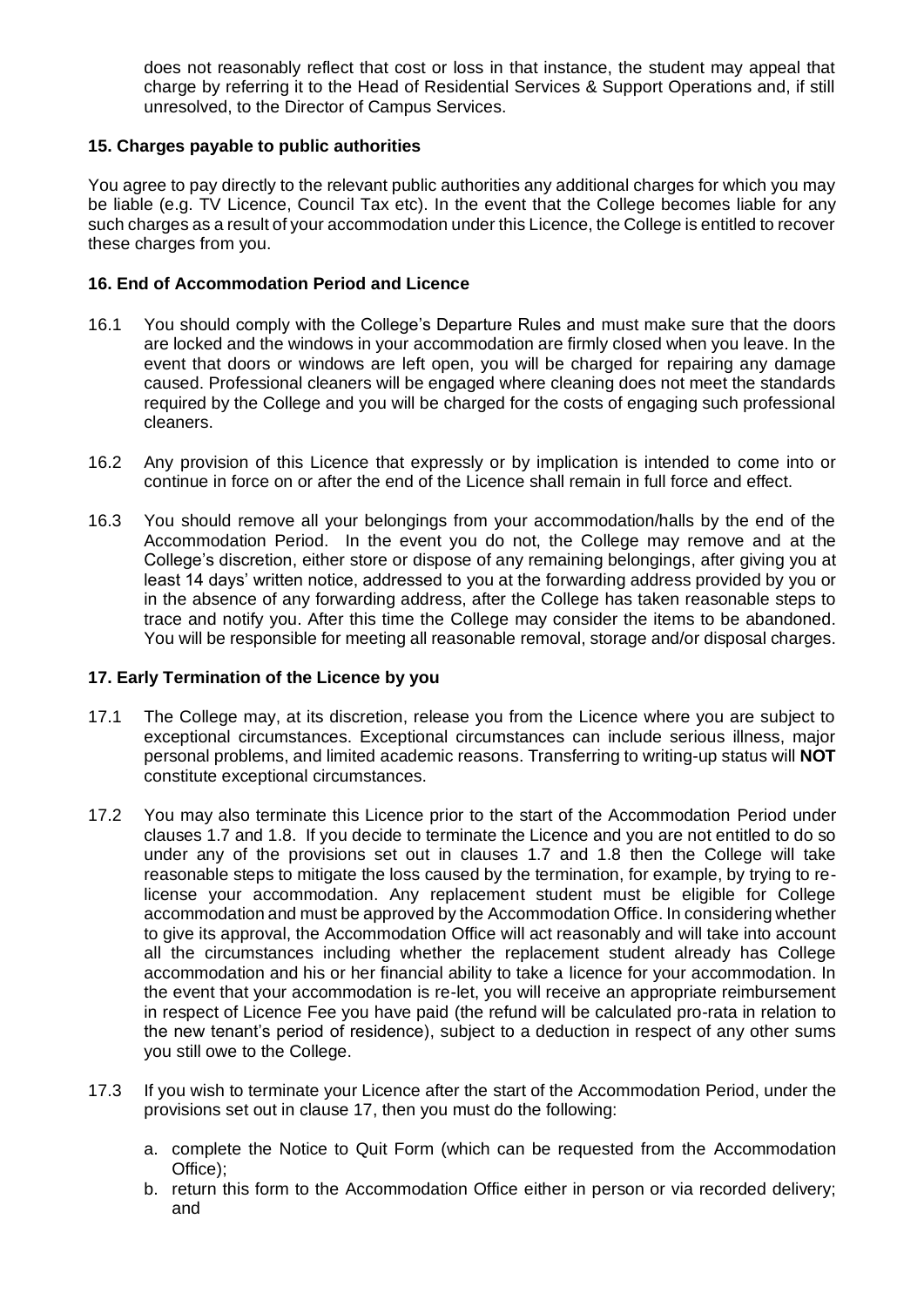- c. comply with the College's Departure Rules. You should note that until the accommodation has been re-licensed under clause 17.2, (without prejudice to any reimbursement rights you may have as provided for in clause 17.2) you will be liable for the Licence Fee corresponding to the remainder of the Accommodation Period.
- 17.4 It is important to remember that if you terminate your Licence in line with the process set out in clause 17.3 above:
	- a. You will not be permitted to remain in the accommodation after the departure date specified in your Notice to Quit Form; and
	- b. It is unlikely that you will be permitted to have College accommodation in the future.

### **18. Early Termination of the Licence by the College**

- 18.1 The College is entitled to terminate this Licence if:
	- a. you commit a material breach of this Licence and (in the case of a material breach which is capable of remedy) having received notice from the College requiring you to remedy the breach within a reasonable period, fail to remedy that breach within the timeframe specified. The College will usually give at least 4 weeks' notice to remedy the breach but the length of the notice will depend on the seriousness and nature of the breach and, in some cases, may need to be complied with immediately;
	- b. you are repeatedly or persistently in breach of the Licence, and having received notice from the College that it will terminate your Licence upon further breach, if you further breach the Licence;
	- c. any payment due under this Licence is at least 30 days late and you have then failed to make the payment having been given 14 days' notice by the College;
	- d. you cease to be a full-time registered student of the College. You must inform the Accommodation Office in writing if you cease or expect to cease to be a full-time registered student of the College during the term of the Licence. Persons who are no longer registered College students are ineligible to reside in College student accommodation, so if you cease to be a full-time registered student of the College you will be required to fully vacate College accommodation.
- 18.2 If the College intends to terminate the Licence, the College will serve you with a 28-day written notice in accordance with the Protection from Eviction Act 1977 (where applicable). If you fail to vacate the accommodation and/or pay any outstanding arrears, the College may take court proceedings to recover both the accommodation and the outstanding sums and the court may make an order that you pay the College's costs of those proceedings.

#### **19. Licence fee refunds**

If you think you are entitled under this Licence to a refund of all or part of your Licence Fee enquiries should be directed to the Student Fees Credit Control Team at the South Kensington Campus.

#### **20. Other letting conditions**

- 20.1 The College does not accept liability for any loss, damage or expense incurred by you due to circumstances outside its control (including loss of or damage to your personal belongings). The College is not liable for any consequential loss whatsoever.
- 20.2 The College's liability (other than for death or personal injury due to its negligence) shall, in all circumstances, be limited to the total Licence Fee payable under this Licence.

#### **21. Variation of 51-week licences to exclude field trips (applicable only to postgraduate students at Silwood Park)**

21.1 If you hold a 51-week Licence (postgraduates at Silwood Park only) and are required to be away from the College on a field trip, project, or placement at any time between 1 March and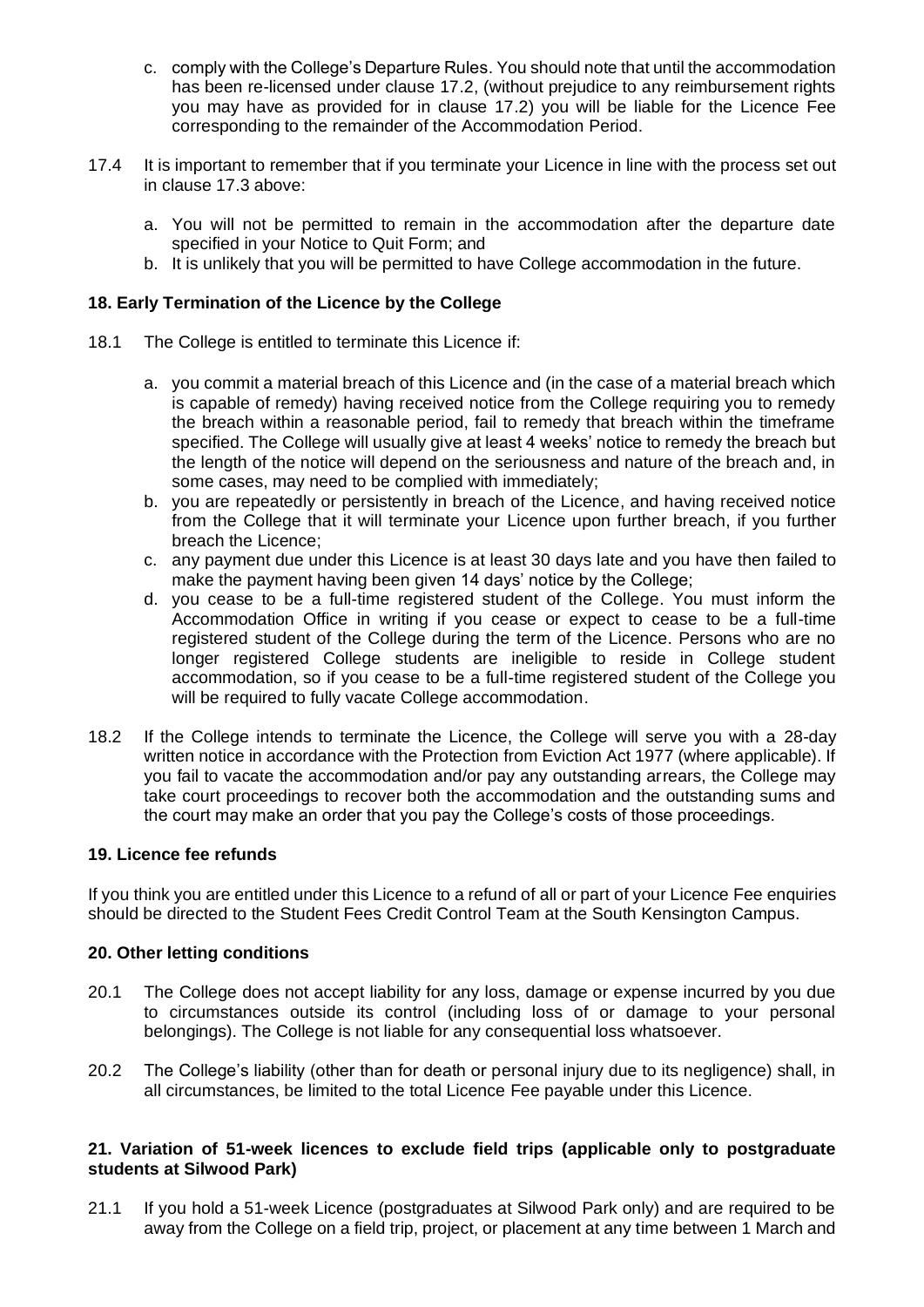1 August, the College may, at its discretion, agree to vary the Licence to exclude any one period (the "**Excluded Period**") provided that:

- a. the field trip, project or placement has been formally approved by your senior tutor or supervisor in writing and is necessary to your studies; and
- b. the Excluded Period is a whole number of weeks, with a minimum of 4 and a maximum of 12 weeks.
- 21.2 If you wish to vary your Licence under the provisions set out in clause 21.1 above you must do the following:
	- a. Complete the Notice of Field Trip Form (available from the Accommodation Office); and
	- b. Return the Notice to the Accommodation Office (PhD students should return the Notice to the Accommodation Office either in person or via recorded delivery before the end of the Autumn Session; MSc students should return the Notice to the Accommodation Office either in person or via recorded delivery before the end of February); and
	- c. If the College accepts your application to vary your Licence, you should comply with the College's Departure Rules.
- 21.3 If the College accepts your application to vary your Licence, it will countersign and return the Notice to you. Once this has been completed, the Licence will have been varied to exclude the Excluded Period stated in the Notice and you will not be able to revoke this at a later date, other than in exceptional circumstances.
- 21.4 If you have varied your Licence under the provisions of this clause, you must leave your room in such state as is required at the start of the Excluded Period. The inventory will be checked by the College at the start of the Excluded Period and a new inventory will be made by the College (or its nominees) at the end of the Excluded Period. You will be required to check and sign the new inventory and return this to the Hall reception within seven days from the date you received it. Charges will be levied for cleaning etc. as appropriate as if the Accommodation Period was at an end.
- 21.5 Your liability to pay the full fee for each Accommodation Session remains unchanged. However, provided that you have correctly followed the procedure in clauses 21.2 and 21.4 above and College accepts your application, you will be entitled to receive a refund of any part of the Licence Fee that relates to the Excluded Period.

#### **22. General provisions and interpretation**

- 22.1 **Headings**. Headings are inserted for the convenience of the parties only and are not to be considered when interpreting this Licence.
- 22.2 **Third parties**. This Licence does not create any right enforceable by any person not a party to it.
- 22.3 **Name and Logo**: You shall not use the College's name, crest, logo or registered image for any purpose without the express permission of the College.
- 22.4 Unless the context otherwise requires, words in the singular shall include the plural and in the plural shall include the singular.
- 22.5 **Illegal/Unenforceable Provisions**: If any part or any provision of this agreement shall to any extent prove invalid or unenforceable in law, including the laws of the European Union, the remainder of such provision and all other provisions of this agreement shall remain valid and enforceable to the fullest extent permissible by law, and such provision shall be deemed to be omitted from this agreement to the extent of such invalidity or unenforceability. The remainder of this agreement shall continue in full force and effect and the parties shall negotiate in good faith to replace the invalid or unenforceable provision with a valid, legal and enforceable provision which has an effect as close as possible to the provision or terms being replaced.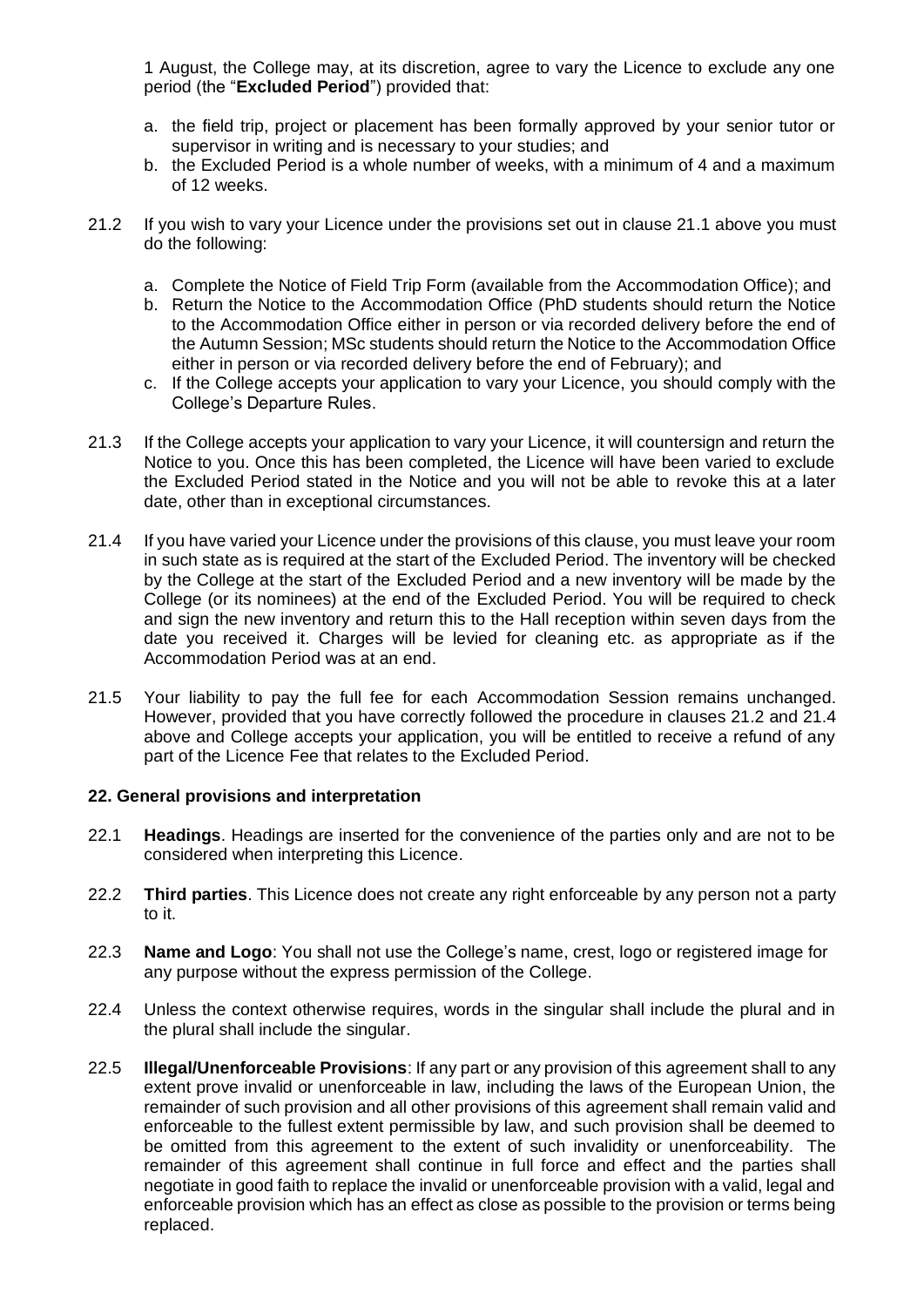- 22.6 **Waiver of Rights**: No failure to exercise or delay in the exercise of any right or remedy which the College may have under this Licence or in connection with this Licence shall operate as a waiver thereof, and nor shall any single or partial exercise of any such right or remedy prevent any further or other exercise thereof or of any other such right or remedy.
- 22.7 A reference to a statute or statutory provision is a reference to it as amended, extended or re-enacted from time to time.
- 22.8 Any reference to the giving of consent by the College requires the consent to be given in writing, signed by the College.
- 22.9 **Law and jurisdiction**. This agreement shall be governed by and construed in accordance with English Law and shall be subject to the exclusive jurisdiction of the English courts.

## **SCHEDULE 1**

**Covid-19 Schedule to College Accommodation Licence (2021–2022)**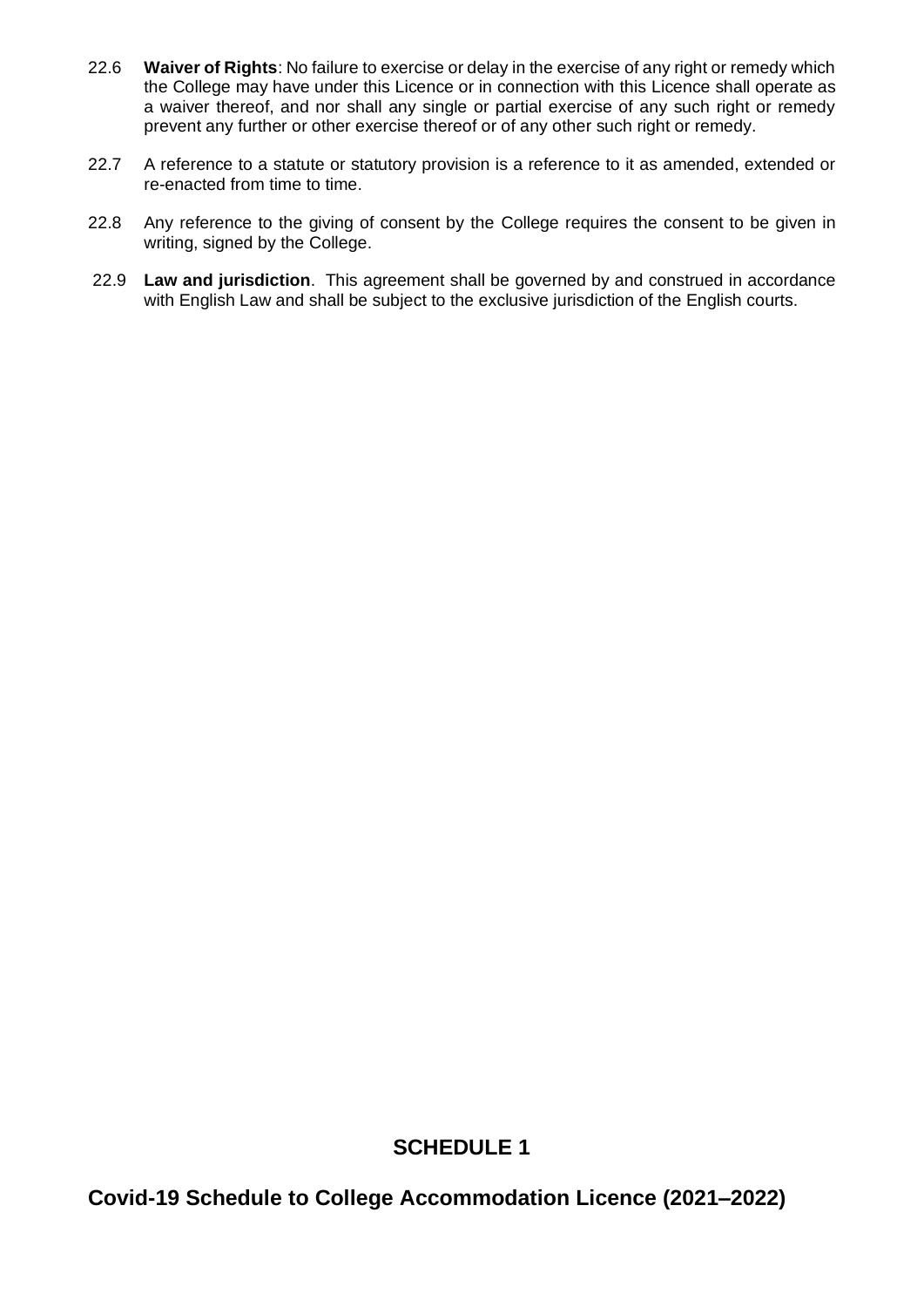### **Health and Safety**

- A You must promptly notify
	- i. your Hall Duty Warden and/or Hall staff; and
	- ii the Accommodation Office

if you have symptoms of, or suspect you may have, COVID-19 or in the event that you are required under current UK Government COVID-19 guidance to shield, isolate or quarantine.

- B You agree during your Accommodation Period:
	- i. to follow the UK Government's latest COVID-19 guidance relating (but not limited) to social distancing, quarantine and isolation;
	- ii. to respect the safety of College staff and other people living in your accommodation/hall by making every reasonable effort to minimise the risk of the spread of COVID-19;
	- iii. to follow any special rules and procedures relating to COVID-19 for your accommodation/hall which you are notified about (which might include a requirement to wear a face covering); and
	- iv. to follow any reasonable instructions given by College staff relating to how to practice social distancing or isolation in your accommodation/hall.
- C. The College will make reasonable endeavours to ensure that its staff and other residents in your accommodation/halls abide by the College's rules and procedures relating to COVID-19 and the UK Government's latest COVID-19 guidance.

#### **Cleaning and Maintenance**

- D. Clause 3 of the main body of the Licence provides that the College will make such arrangements from time to time as it (in its discretion) deems reasonable to clean the accommodation at no additional cost to you and, at this particular time, the College may arrange enhanced cleaning for parts of common areas of accommodation/halls that are particularly subject to handling. These enhanced cleaning services may be disrupted due to COVID-19 and you acknowledge that the College is entitled to withdraw such gratuitous additional services at any time.
- E. The College also provides you with other services as set out at [https://www.imperial.ac.uk/study/campus-life/accommodation/current-residents/services/.](https://www.imperial.ac.uk/study/campus-life/accommodation/current-residents/services/) You acknowledge that these additional services may be disrupted due to COVID-19.

### **Termination**